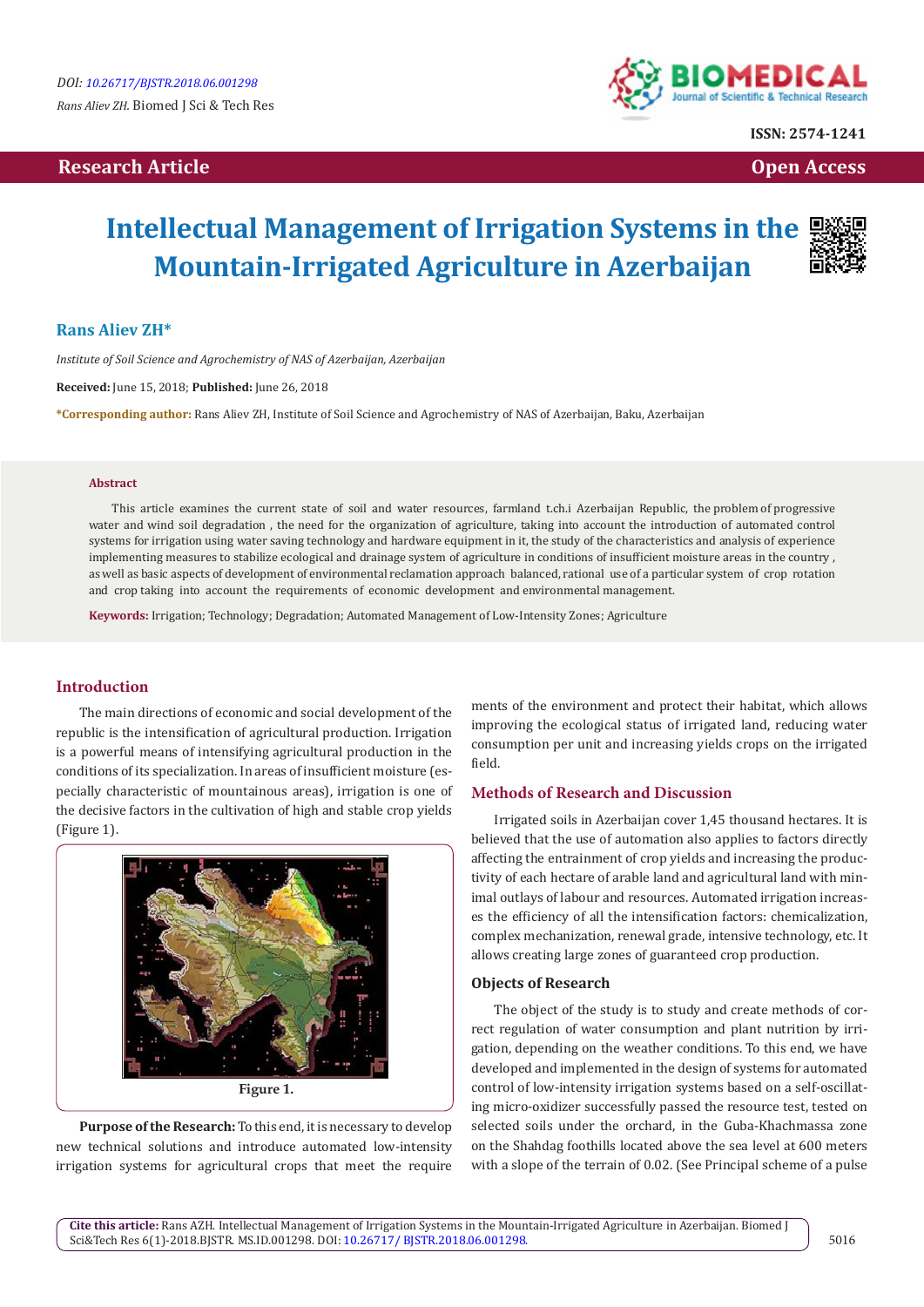sprinkler system of self-oscillating action with automated control (Figure 2) So, for the operational control of weather conditions in the region, which are necessary for solving the planning and operational management of irrigation of crop fields, metering sensors with transducers for telemetric counting of the main parameters are installed at the local hydrometeorological point:



**Figure 2:** schematic diagram of a pulse sprinkler system of self-oscillating action with automated control Constructions and functional descriptions of the SMO AU.

a) Wind speed -V analog signal (TIT) with a period of recording the parameter values in a cycle of 30 minutes.

b) air temperature -tv, analogue signal (TIT) with a period of recording the parameter values in a cycle of 30 min.

c) air humidity -Wв, analogue signal (ТИТ) with a period of recording the parameter values in a cycle of 30 min.

The values of the parameters in the telemetry code are calculated by the intelligent object controller (KO) installed in the transformer station through the radio channel communicating with the transducer sensors. The QoS reckoned telemetry signals pass codes primary processing, averaging and written into RAM where they are stored until counting of communication controller (CC), installed indoors line control process (ASMO) -operator. To monitor and manage the power supply to ASMO facilities and to account for electricity consumption at the transformer station (TP) (see the structural and principle diagram of the APCS of irrigation), transducer sensors are installed:

a) measuring the voltage at the input in the TP-U (analog signal (TIT);

b) load measurement of consumers -I U (analog signal (TIT);

c) Accounting for electricity consumption -Wh (discrete integrated signal-TII);

d) Control of the position of the switches (switching-off of electrical consumers) -SC (discrete signal TCC position).

The report parameter values in the telemetry code carried intelligent controller object (KO) on the local wired communication channels and after their initial treatment, and the averaging is written into memory .For control and process control intake, clarifiers (treatment plant) and the pump station (pressurization device water in pipelines) are installed sensors-converters specified in the structural-functional scheme:

a) turbidity of water in sedimentation tanks-M (analog signal TIT readable in a cycle of 30 min);

b) the water level in the sedimentation chambers-H (analog signal TIT, read in the cycle 30 min);

c) water pressure -P, installed on pumps, collection and distribution manifolds (analog signal TIT, read in a cycle of 30 minutes);

d) measurement of load of electric motors -I (analogue signal TIT, read in cycle 30 min);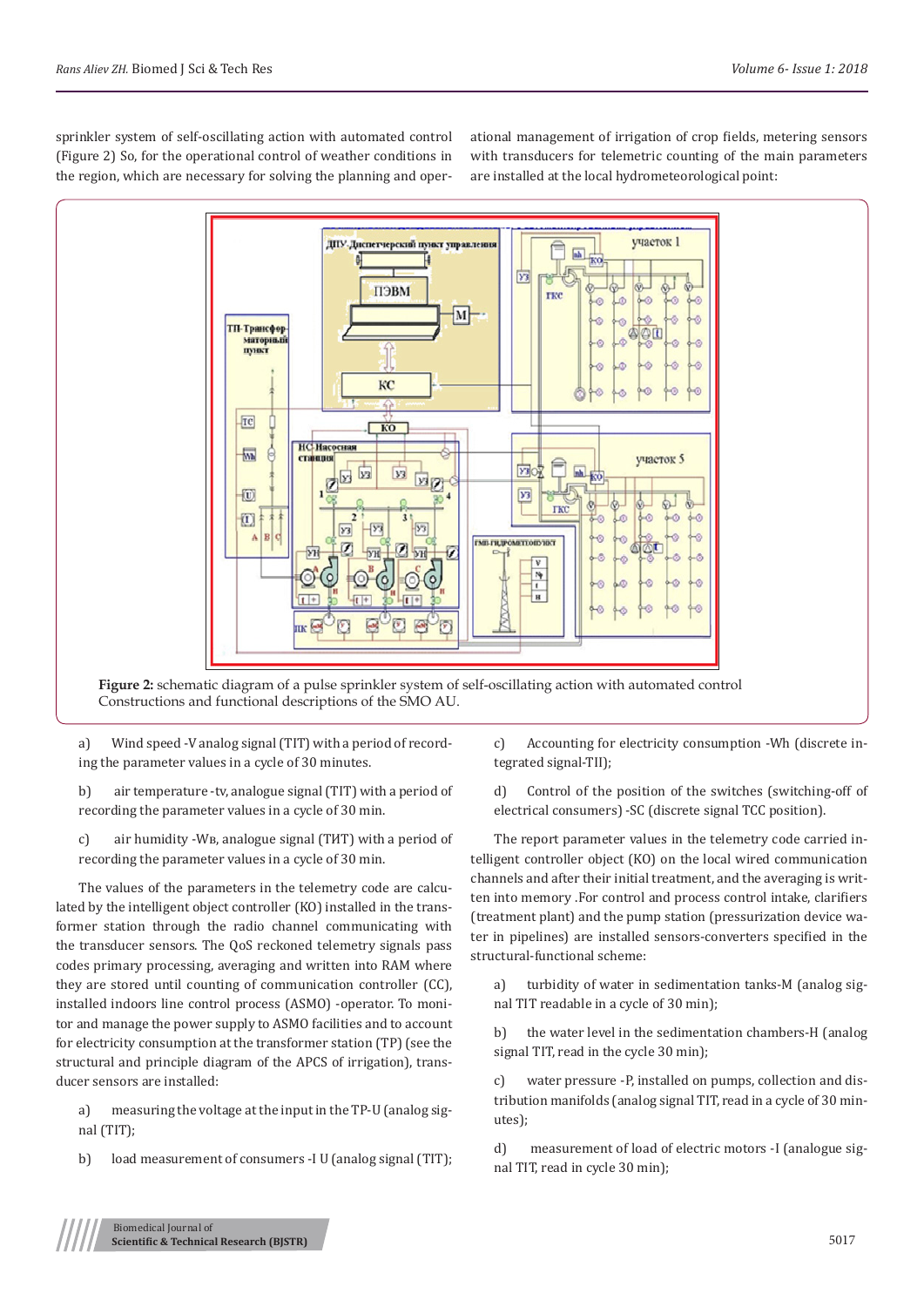e) positions of the gate valves-PZ (discrete TCC signal, read in cycle 1 s);

f) the positions of the power supply switches-VP (discrete TCC signal, read in cycle 1 s);

g) alarm-AS (discrete signal TCA, read in cycle 1 s, priority);

h) measuring the flow rate of water supplied by pumps and in the distribution pipeline -Q (integrated TII signal, processed in a cycle of 1 hour).

Monitoring of soil condition and management of the irrigation technological process is carried out according to individual irrigation fields based on measurements of agrophysical and technological parameters by transducer sensors:

a) soil moisture VLP- (analog signal TIT with recording in a cycle of 30 min);

b) evaporation of water from the soil surface -Isp - (analogue signal TIT with recording in a cycle of 30 min);

c) soil temperatures -t ° - (analogue signal TIT with recording in a cycle of 30 min);

d) water discharge for irrigation through the distribution pipelines of the section -Q - (integrated signal with recording in a cycle of 30 minutes);

e) inclusion of GCS-discrete signal readable in a cycle of 30 s;

f) the position of the switching valves - (discrete position signal TCC - reading cycle 30 s).

The signal report in the telemetry code is carried out by the intelligent object field controller via radio communication channels and after their initial processing and averaging by the processor are written into the RAM

#### **Entering operational data into the computer and creating a database (HBS)**

Recorded in the memory of controller's objects (KO) data are counted programs but by radio and wire liaison channels of communication controller (CC) which is connected to a computer control station (AP) (see. The concept of low-intensity irrigation system with automatic control), for a given regulation and are written into its operative memory in the structure of the telemetry file (see Information support). Computer on exchange programs reads the data from the RAM of the COP, transcodes them and writes the online database, from which displays them in real time on the display on the graphic presentation, and after linearization and averaging data on their codes of programs but written in the storage base, which structure are provided in the information support, and this forms the Data Bank of the complex for

a) With the help of Skype 3, users can talk over the phone and when using cameras to see each other, and with streaming video programs, look at the status of the site. When instrumental parameter measurements, it is necessary to take into account the scatter in the measured values. The value of the parameter, which

can be taken as actual with a probability of 0.8, is determined by the number of repetitions of measurements, determined by the formula:

$$
n = 0.88 x = 1.64 * 0.001 (SIG_B) * ((W (HB) / 10 * h) * 2)) + 2.27
$$
 (1)

Where:

 $n = 0.8$ 

(TP) -quantity, repetitions of measurements corresponding to a probability of 0.8;

m-0,8 (TP) -accuracy of measurements (mm)

Sb-standard measurement error,%

b (HB) W (HB) - moisture dumps, mm

At humidity b (HB) in the control layer h (a), m.

#### **Measurement of initial (starting) soil moisture and calculation of initial moisture reserves W0 in soil**

a) General description of the Task:

The initial moisture reserves of W0 in the active soil layer are determined by the formula:

$$
dWHB = W \t(tau) - W \t(HB \t(2)
$$

Where:

h (a) is the active layer of soil, m (it is assumed that the active layer of soil is divided into layers of 0.20-0.30 m), γ is the average soil density for the layer,  $t / m3$  is the entry in the program code-gamma\_sp βτ-soil moisture in the field area in% to the mass dry record in the code of the soil program at the considered moment - (Veta\_tau). With the automatic determination of the initial moisture reserves in the soil, it is assumed that the value βτ (Вета\_tau) is determined by the humidity meter installed in the balance area of the field according to n0.8 (TP) measurements (entry in program code n\_0.8 Ex). The measured parameter values are automatically written to the DataPar.dbf data bank by the N\_code of the element to which the parameter belongs (see the special section "Information Support") [1,2]. To specify the calculation conditions, the values of the required conditionally variable variables are recorded in the task assignment (see ZADANIE\_3 in information support). Having determined the value of the initial (initial) soil moisture, software determines the deficit of moisture reserves and the necessary irrigation rates. The results of the solution of the problem are recorded in the output document DOC\_3 and are output as a diagram.

# **Description of the algorithm in accordance with the task of determining the soil moisture and moisture reserves in the field of irrigation (see the information section "REST\_3)**

#### **Finding values from the database (from the Information Support section)**

Parameter values are automatically read from the DataPar.dbf file by N\_code of the element to which the parameter belongs; the value of the element's N\_code is read from the ELEM file. Dbf by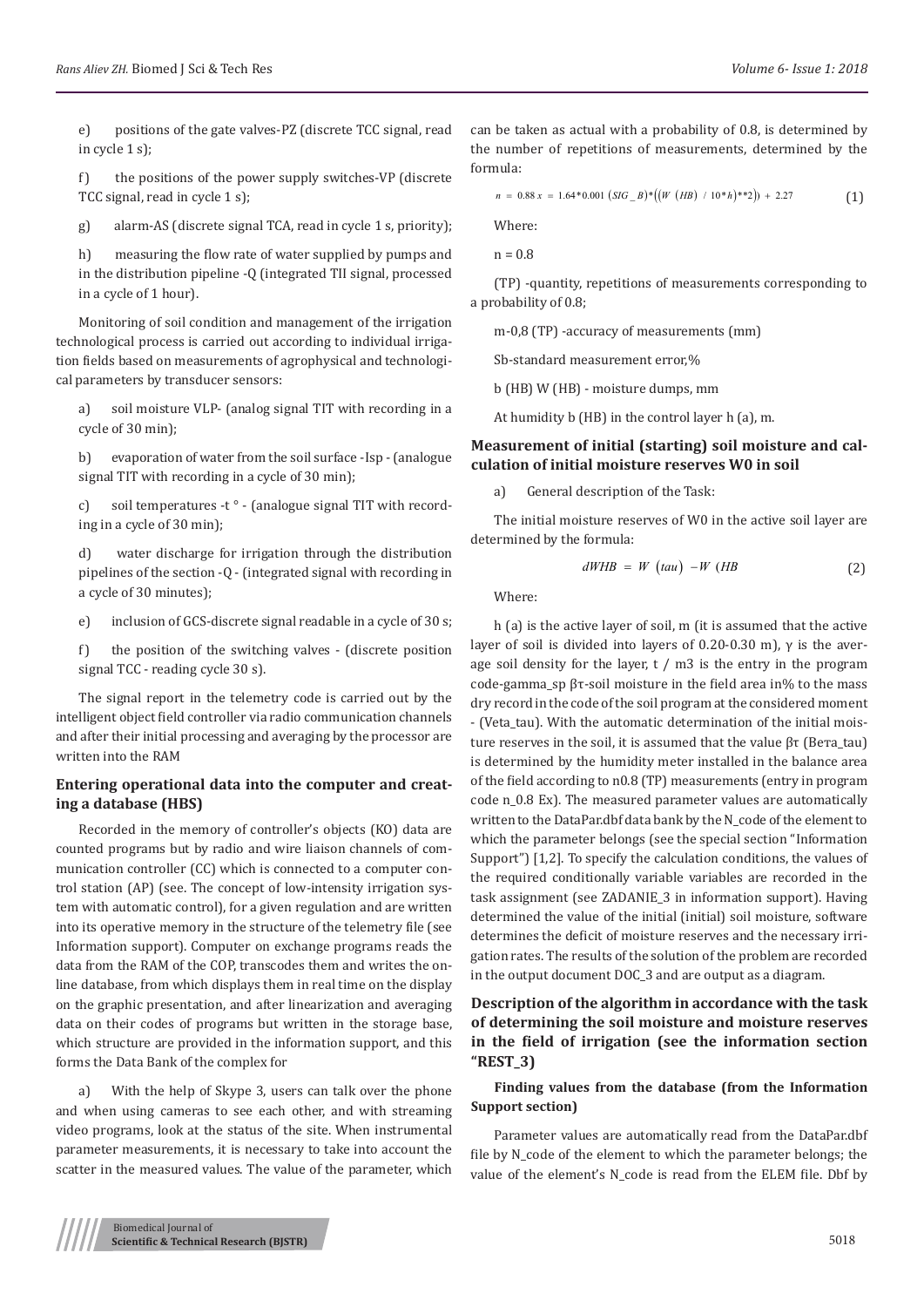key: SL\_SYST + SSYST + SL\_MODYLE + SL\_GROUP + SL\_VID + SL\_ TYPE. Formation of the key for searching N\_code (see statement to the operator)

a) From the SL\_SYST.dbf file, select the system to which the item parameter belongs.

b) From the file SL SSYST.dbf select the subsystem.

c) From the file + SL\_MODYLE .dbf -module.

d) From the file SL\_GROUP.dbf -group, to which the element of the measured parameter belongs.

e) From the file SL\_VID.dbf-the type of the element of the measured parameter.

f) From the file SL\_ TYPE.dbf -type of the element of the measured parameter.

g) NAME-the element name is entered from the keyboard;

h) If there are several elements defined on the link (see ZA-DANIE\_3, record

i) Then each of them is assigned a position number.

The element number is added to the name via the separator [\_] - (NAME\_1>) /. On the generated coupler is TLS\_X.dbfN\_code. From DataPar.dbf to N\_code + Zdate and the name of the parameter <PARAM> marked in ZADANIE\_3 (+) is programmed its ZNACH value for each field.

A) The found values of the parameters-the humidity for a given date BETA\_tau or the moisture reserves for a given date W (tau) for each section of the field are recorded in the output document DOC.3, see the layout of the output documents "Moisture reserve in irrigation fields". After determining the moisture content of BETA tau or the moisture reserve in the soil W (tau), a moisture deficit or a moisture reserve in the soil is determined [3,4].

## **Determination of the moisture deficit and moisture reserves in the soil in the field area.**

a) If the humidity of BETA tau is determined from ZADANIE 3 and its value is found from DataPar.dbf, then the moisture deficit relative to the moisture of the least water consumption BETA\_ (HB) is: [2-8].

$$
dBETA_{HB} = BETA_{HB} (HB) - BETA_{tau} (3)
$$

Where,

BETA (HB) -from SF\_Plot. dbf and ConSoil. dbf; BETA\_tau -from 5.4.3.

The obtained moisture deficit values are automatically recorded in the output document DOC.3

b) If the moisture reserve in the soil W (tau) is determined from ZADANIE\_3 and its value is found from DataPar.dbf, the humidity moisture deficit at the lowest moisture capacity dW (HB) is equal to:

$$
dW (HB) = W (tau) - W (HB)
$$
 (4)

Where,

W (HB) -from SF\_Plot.dbf and

ConSoil.dbf; W\_tau -from 5.4.3

**After determining the data for each of the specified sections of the field is determined**

a) average moisture content of BETA\_AV and stocks  

$$
BETA\_AV = 1 / n \sum (BETA\_tau)
$$
 (5)

Where,

n is the number of balanced sections participating in the calculation-

from ZADANIE\_3, record 4;

(BETA\_tau) i is the moisture content of the soil with respect to dry soil from 5.4.1 for each plot.

b) if (W\_tau) were determined, then the average value of the moisture reserve in the soil of the whole field

$$
dBETA\_AV = 1 / n * \Sigma (dBETA\_tau) I
$$
 (6)

c) mean value of moisture reserve deficit in the soil of the field:

$$
dW_{-}AV = 1 / n \sum (dW_{-}AW) I
$$
 (7)

The calculated values in  $\S$  5.4.3 (a), (b), (c), (d) are automatically written in a row <in the mean over the field .......>.

d) The values of the parameters determined in columns 4,5 and 6 DOC.3 are displayed with a bar graph "Moisture drop over the irrigation field"

e) After viewing the DOC.3 document, you will be prompted to <Will solve the task for other farm fields on this date>. <Yes>, <No>. When you enter <Yes>, the message <Enter the field and farm name in ZADANIE\_3> is displayed and displayed on the ZADANIE screen for data entry.

If the value of the parameters specified in ZADANIE\_3 is absent in the database, then the message <The value of the parameters specified in ZADANIE is absent in the database. Will you measure these parameters?. <Yes>, <No>. If <Yes>, then go to Section 4.4.1. If <No>, then the task solution is finished and exit to the MENU. Before the start of the measurement, the number of measurements in each section is determined that ensures the probability of obtaining a value of at least 0.8 with the minimum labour costs for measuring n\_0.8Ex:

$$
n_{-}0.8Ex: = 1, 64 * 0.001 (SIG_{-}B) * (W (HB) / 10 * h) ** 2)) + 2.27
$$
 (8)

Where:

SIG B-defined standard error in%; BETA (HB) -from ZA-DANIE\_3; -W (HB) -Pass moisture in soil, in mm with BETA (HB) moisture content of SF\_Plot.dbf; -h-depth of soil layer (mm) in